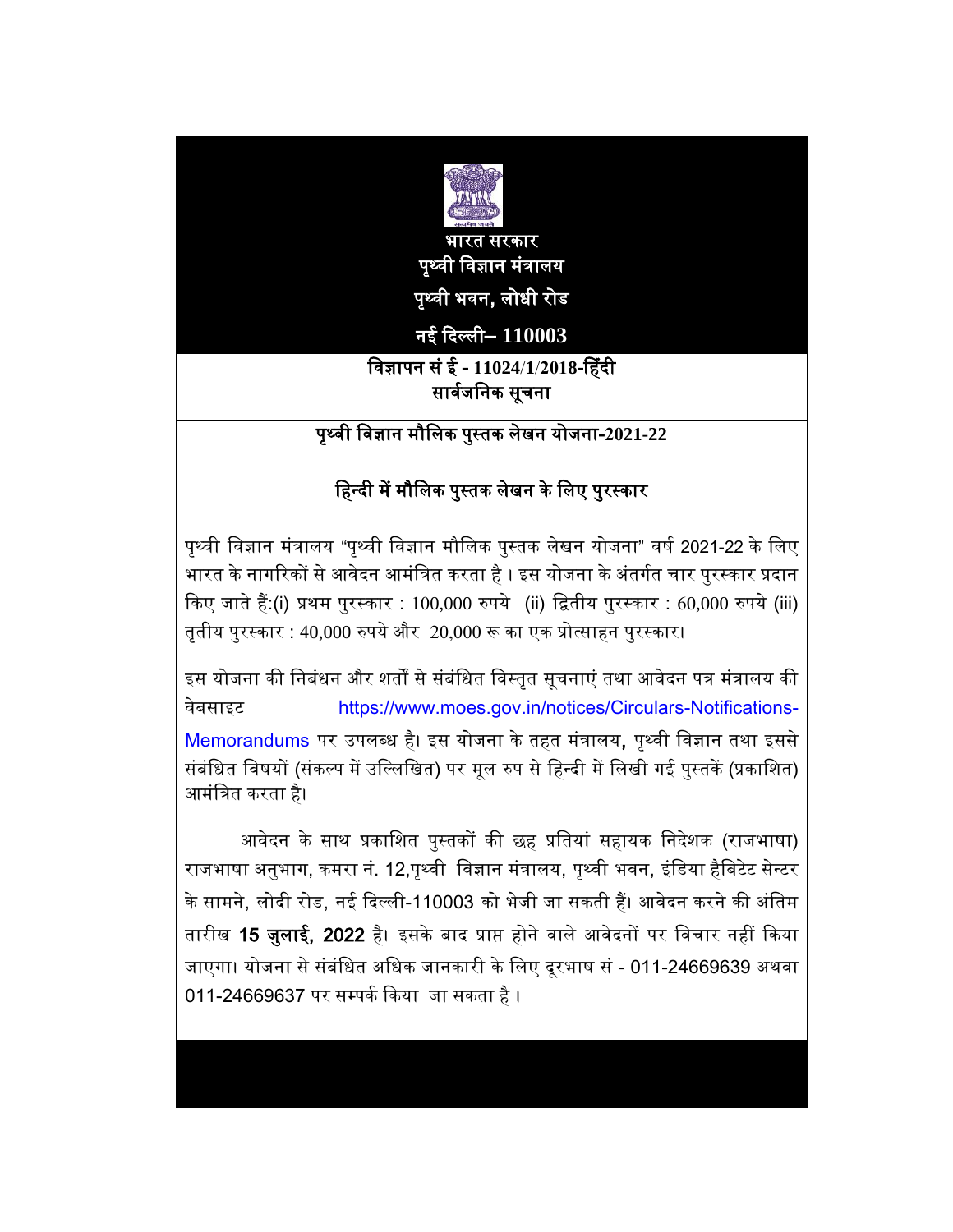

**Government of India Ministry of Earth Sciences Prithvi bhavan,Lodhi road New Delhi– 110003**

#### **AdvtNo.E-11024**/**1/2018**-**Hindi PUBLIC NOTICE**

#### **Prithvi Vigyan MaulikPustakLekhan Yojana –2021-22**

#### **Award for writing original books in Hindi**

Ministry of Earth Sciences invites applications from Indian Citizens for "Prithvi Vigyan MaulikPustakLekhan Yojana" for year 2021-22. There are four prizes under this scheme: (i) First prize: Rs.100,000(ii) Second prize: Rs. 60,000(iii)Third prize :Rs.40,000 and one consolation prize of Rs.20,000/-.

Detailed terms and conditions and application form for the scheme are available on the Ministry's Website [https://www.moes.gov.in/notices/Circulars-Notifications-](https://www.moes.gov.in/notices/Circulars-Notifications-Memorandums)[Memorandums](https://www.moes.gov.in/notices/Circulars-Notifications-Memorandums) Under this scheme, Ministry, invites books (published) originally written in Hindi on the topics related to Earth sciences and allied subjects(mentioned in the resolution).

Six copies of the books along with application form may be sent to the Assistant Director (OL), Rajbhasha Anubhag, Room No-12, Ministry of Earth Sciences, Prithvi Bhavan, Opp. India Habitat Center, Lodi Road, New Delhi -110003. Last date for submitting entries is **15th July, 2022.** Entries received after due date will not be considered. For further information, regarding the scheme please contact at phone nos 011-24669639 or 011-24669637.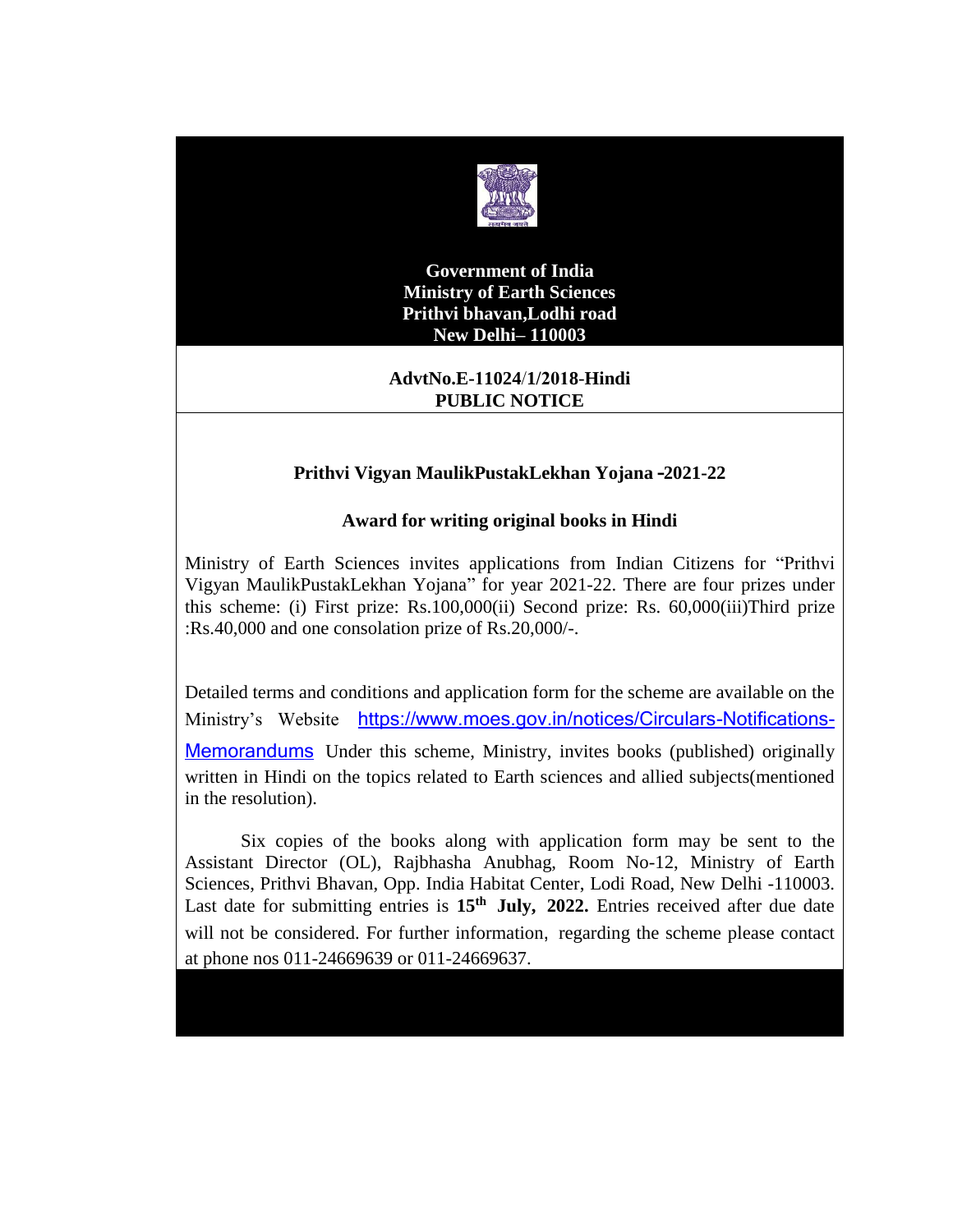## **Bharat Sarkar/Government of India Prithvi Vigyan Mantralay/Ministry of Earth Sciences**

Two recent Passport size Prithvi Bhavan, Near India Habitat Photo Centre, Lodi road, New Delhi-110003 Date:

# **Application Form**

Form to be filled in by the author for sending their entries under the "Prithvi Vigyan Maulik Pustak Lekhan Yojana" being organized by the Ministry of Earth Sciences for writing books originally in Hindi pertaining to the subjects of the Ministry of Earth Sciences.

| 1.               | Full name of the Author<br>(In Bold letters)                                                                                          |  |
|------------------|---------------------------------------------------------------------------------------------------------------------------------------|--|
| 2.               | Date of Birth and Age                                                                                                                 |  |
| 3                | Permanent address                                                                                                                     |  |
| $\overline{4}$ . | Address for<br>correspondence                                                                                                         |  |
| 5.               | Present occupation                                                                                                                    |  |
| 6.               | Educational qualification                                                                                                             |  |
| 7.               | Experience                                                                                                                            |  |
| 8.               | <b>Mother Tongue</b>                                                                                                                  |  |
| 9.               | Topic of the book                                                                                                                     |  |
| 10.              | <b>ISBN No.</b>                                                                                                                       |  |
| 11.              | Subject of the book                                                                                                                   |  |
| 12.              | Category of the readers<br>group (ie. Primary<br>school/High school/<br>Intermediate/Graduate<br>level/Professional/general<br>public |  |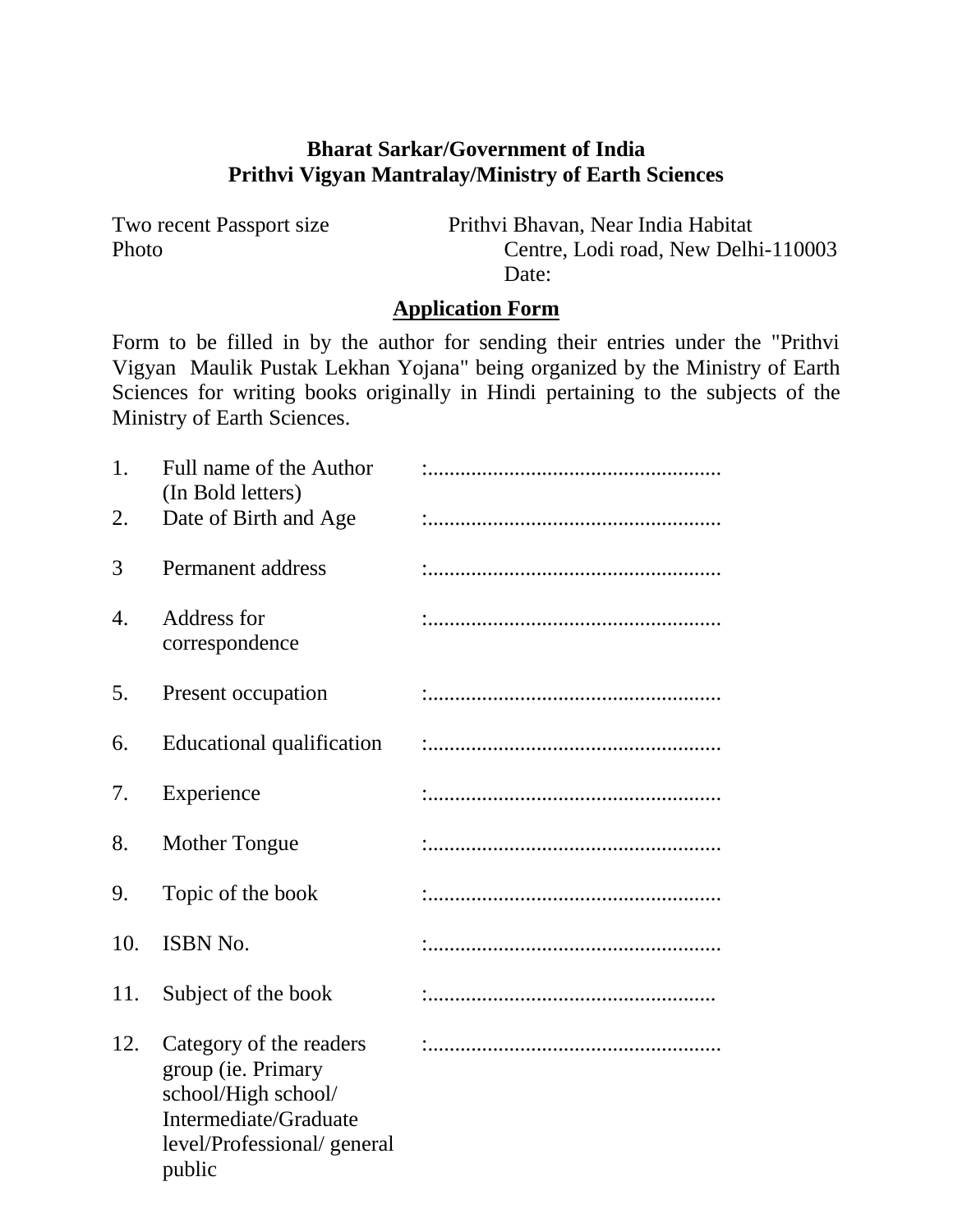| 13. | Whether chapter-wise<br>abstract is enclosed?                                                                                                     |  |
|-----|---------------------------------------------------------------------------------------------------------------------------------------------------|--|
| 14. | Whether the applicant<br>received/receiving<br>any<br>grants-in-aid from<br>other<br>Government<br>Department or agency for<br>this book. If yes, |  |
|     | (a) Name of the<br>Department/Agency<br>(b) Amount of grants-in-<br>aid received/to be                                                            |  |
|     | aid.                                                                                                                                              |  |
|     | (c) In which year the<br>amount received                                                                                                          |  |
| 15. | Has book received any<br>award under any scheme of<br>the Government of India or<br>agency earlier? If yes,<br>(a) Name of the                    |  |
|     | Department/Agency<br>(b) Amount of award<br>received                                                                                              |  |
|     | (c) For which year the<br>book has been<br>awarded.                                                                                               |  |
| 16. | Details of other earlier<br>if any,                                                                                                               |  |
| 17. | Any other information<br>which Author wants to<br>give:                                                                                           |  |

### 18. Declaration:

- (a) I have read the rules and regulations of this Scheme and I fully agree with them.
- (b) I declare that I will not violate the Copyright Act and/or any other such Act/Rule, whichever is applicable. In case any violation of Act/Rule is found against me regarding this book I shall be responsible for the same.